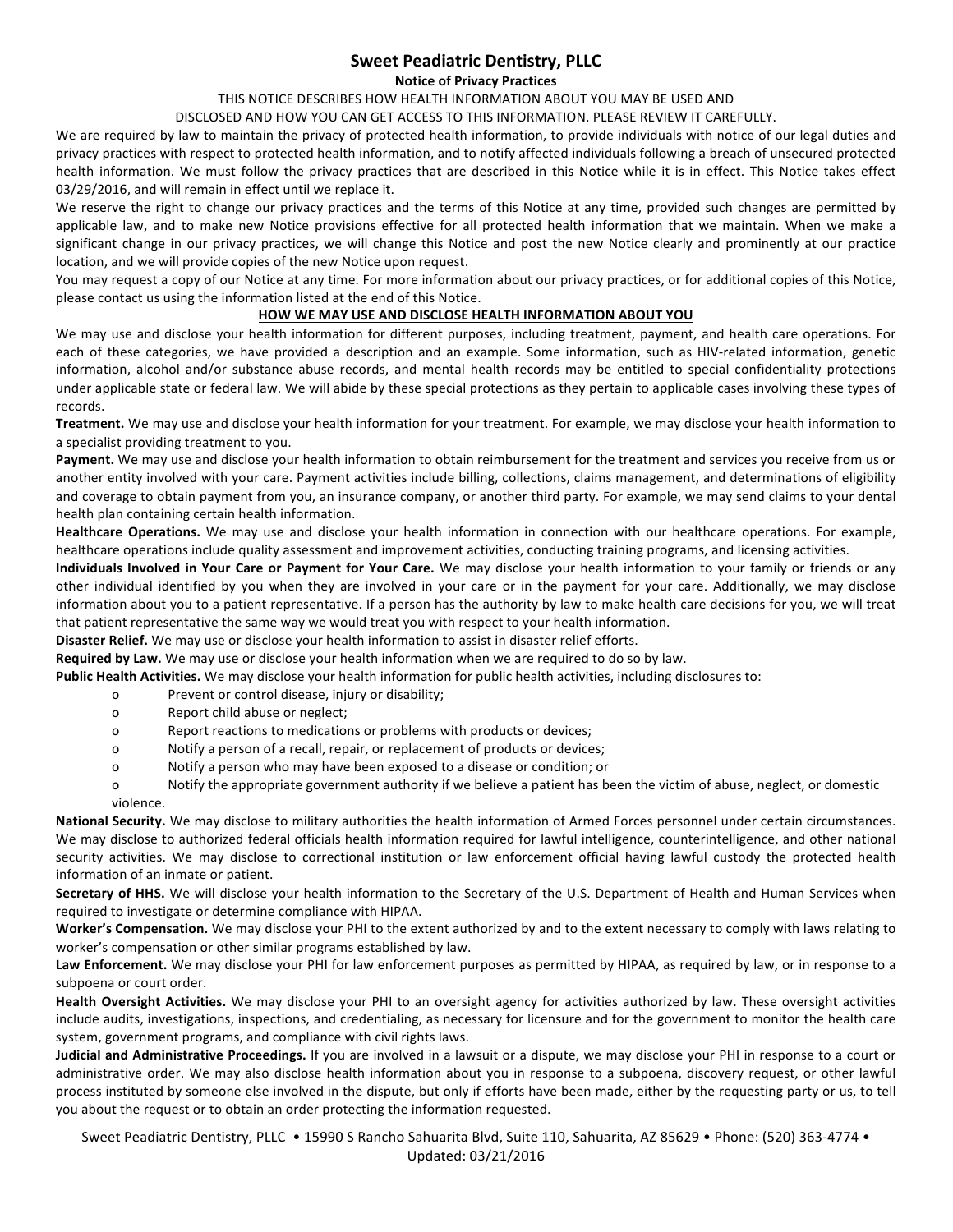**Research.** We may disclose your PHI to researchers when their research has been approved by an institutional review board or privacy board that has reviewed the research proposal and established protocols to ensure the privacy of your information.

**Coroners, Medical Examiners, and Funeral Directors.** We may release your PHI to a coroner or medical examiner. This may be necessary, for example, to identify a deceased person or determine the cause of death. We may also disclose PHI to funeral directors consistent with applicable law to enable them to carry out their duties.

Fundraising. We may contact you to provide you with information about our sponsored activities, including fundraising programs, as permitted by applicable law. If you do not wish to receive such information from us, you may opt out of receiving the communications.

## **Other Uses and Disclosures of PHI**

Your authorization is required, with a few exceptions, for disclosure of psychotherapy notes, use or disclosure of PHI for marketing, and for the sale of PHI. We will also obtain your written authorization before using or disclosing your PHI for purposes other than those provided for in this Notice (or as otherwise permitted or required by law). You may revoke an authorization in writing at any time. Upon receipt of the written revocation, we will stop using or disclosing your PHI, except to the extent that we have already taken action in reliance on the authorization.

## Your Health Information Rights

Access. You have the right to look at or get copies of your health information, with limited exceptions. You must make the request in writing. You may obtain a form to request access by using the contact information listed at the end of this Notice. You may also request access by sending us a letter to the address at the end of this Notice. If you request information that we maintain on paper, we may provide photocopies. If you request information that we maintain electronically, you have the right to an electronic copy. We will use the form and format you request if readily producible. We will charge you a reasonable cost-based fee for the cost of supplies and labor of copying, and for postage if you want copies mailed to you. Contact us using the information listed at the end of this Notice for an explanation of our fee structure.

If you are denied a request for access, you have the right to have the denial reviewed in accordance with the requirements of applicable law.

Disclosure Accounting. With the exception of certain disclosures, you have the right to receive an accounting of disclosures of your health information in accordance with applicable laws and regulations. To request an accounting of disclosures of your health information, you must submit your request in writing to the Privacy Official. If you request this accounting more than once in a 12-month period, we may charge you a reasonable, cost-based fee for responding to the additional requests.

Right to Request a Restriction. You have the right to request additional restrictions on our use or disclosure of your PHI by submitting a written request to the Privacy Official. Your written request must include (1) what information you want to limit, (2) whether you want to limit our use, disclosure or both, and (3) to whom you want the limits to apply. We are not required to agree to your request except in the case where the disclosure is to a health plan for purposes of carrying out payment or health care operations, and the information pertains solely to a health care item or service for which you, or a person on your behalf (other than the health plan), has paid our practice in full.

Alternative Communication. You have the right to request that we communicate with you about your health information by alternative means or at alternative locations. You must make your request in writing. Your request must specify the alternative means or location, and provide satisfactory explanation of how payments will be handled under the alternative means or location you request. We will accommodate all reasonable requests. However, if we are unable to contact you using the ways or locations you have requested we may contact you using the information we have.

Amendment. You have the right to request that we amend your health information. Your request must be in writing, and it must explain why the information should be amended. We may deny your request under certain circumstances. If we agree to your request, we will amend your record(s) and notify you of such. If we deny your request for an amendment, we will provide you with a written explanation of why we denied it and explain your rights.

Right to Notification of a Breach. You will receive notifications of breaches of your unsecured protected health information as required by law. 

**Electronic Notice.** You may receive a paper copy of this Notice upon request, even if you have agreed to receive this Notice electronically on our Web site or by electronic mail (e-mail).

## **Questions and Complaints**

If you want more information about our privacy practices or have questions or concerns, please contact us.

If you are concerned that we may have violated your privacy rights, or if you disagree with a decision we made about access to your health information or in response to a request you made to amend or restrict the use or disclosure of your health information or to have us communicate with you by alternative means or at alternative locations, you may complain to us using the contact information listed at the end of this Notice. You also may submit a written complaint to the U.S. Department of Health and Human Services. We will provide you with the address to file your complaint with the U.S. Department of Health and Human Services upon request.

We support your right to the privacy of your health information. We will not retaliate in any way if you choose to file a complaint with us or with the U.S. Department of Health and Human Services.

**Our Privacy Official: Nikki Deibod, DDS** 

**Telephone:** (520) 363-4774 **Fax:** (520) 276-7602

Address: 15990 S Rancho Sahuarita Blvd, Suite 110, Sahuarita, AZ 85629

**E-mail:** Hello@SweetPeds.com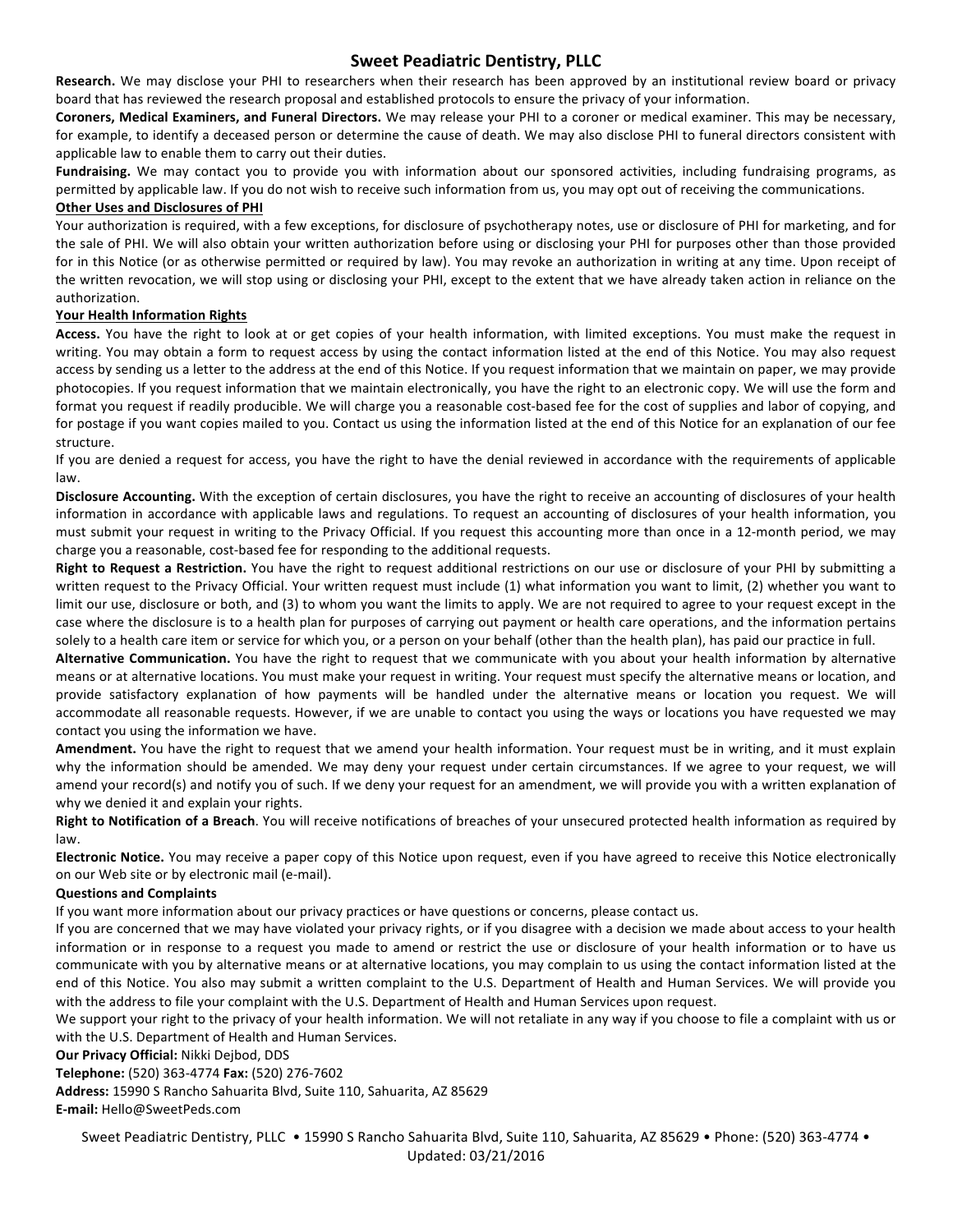#### **Aviso de Prácticas de Privacidad**

### ESTE AVISO DESCRIBE CÓMO SU INFORMACIÓN MÉDICA PUEDE SER USADA Y DIVULGADA Y CÓMO USTED PUEDE TENER ACCESO A ESTA INFORMACIÓN, POR FAVOR, LÉALO DETENIDAMENTE.

Por ley, a nosotros se nos requiere mantener la privacidad de la información de salud protegida, entregarles a los pacientes un aviso de nuestros deberes legales y prácticas de privacidad en lo que respecta a la información de salud protegida, y notificarles a las personas afectadas después de cualquier acceso no autorizado a la información de salud protegida. Nosotros tenemos que cumplir las prácticas de privacidad descritas en este Aviso mientras esté en vigencia. Este Aviso entrará en vigencia en 07/01/2015, y seguirá vigente hasta que lo reemplacemos.

Nos reservamos el derecho a cambiar nuestras prácticas de privacidad y los términos de este Aviso en cualquier momento, siempre y cuando tales cambios estén permitidos por las leyes que correspondan, y para establecer la vigencia de disposiciones nuevas en el Aviso para toda la información de salud protegida que mantenemos. Cuando hagamos un cambio significativo en nuestras prácticas de privacidad, nosotros cambiaremos este Aviso, colocaremos una copia del Aviso nuevo de manera clara y prominente en nuestro consultorio y proporcionaremos copias del Aviso nuevo cuando sean solicitadas.

Usted puede pedir una copia de nuestro Aviso en cualquier momento. Para obtener más información sobre nuestras prácticas de privacidad o copias adicionales de este Aviso, comuníquese con nosotros usando la información de contacto al final de este Aviso.

### **MANERAS EN LAS QUE PODEMOS USAR Y DIVULGAR SU INFORMACIÓN DE SALUD**

Nosotros podemos usar y divulgar su información de salud para diferentes propósitos, entre ellos tratamiento, pago y operaciones de salud. A continuación hemos proporcionado una descripción y un ejemplo de cada una de estas categorías. Cierta información, como por ejemplo la relacionada con VIH, genética, los expedientes de abuso de alcohol y/o substancias y los expedientes de salud mental podrían contar con protecciones especiales de confidencialidad de conformidad con las leyes estatales o federales correspondientes. Nosotros cumpliremos con estas protecciones especiales en lo que respecta a casos aplicables que incluyan estos tipos de expedientes.

Tratamiento. Nosotros podemos usar y divulgar su información de salud para su tratamiento. Por ejemplo, podemos compartir su información de salud con un especialista que le esté proporcionando tratamiento.

Pagos. Nosotros podemos usar y divulgar su información de salud para obtener reembolso por el tratamiento y los servicios que usted reciba de nosotros o de otra entidad involucrada en su atención. Las actividades de pago incluyen facturación, cobro, manejo de reclamos y determinaciones de elegibilidad y cobertura a fin de obtener pago de usted, una compañía de seguros o un tercero. Por ejemplo, podemos enviarle reclamos a su plan dental que contendrán cierta información de salud.

**Operaciones de salud.** Nosotros podemos usar y divulgar su información de salud en conexión con nuestras operaciones de salud. Por ejemplo, operaciones de salud incluyen evaluaciones de calidad y actividades de mejoramiento, conducir programas de capacitación y actividades de licenciamiento.

Personas involucradas en su atención o responsables de pagar por su atención. Nosotros podemos compartir su información de salud con un familiar o amigo suyo o con cualquier otra persona que usted identifique porque está involucrada con su atención o es responsable por el pago de su atención. Además, podemos divulgar información con respecto a usted con un representante de paciente. Si una persona cuenta con autorización legal para tomar decisiones de atención médica por usted, nosotros trataremos a ese representante del paciente de la misma manera que lo trataríamos a usted en lo que respecta a su información de salud.

Asistencia en caso de desastres. Nosotros podemos usar o divulgar su información de salud para prestar ayuda en casos de desastre.

Requerido por ley. Nosotros podemos usar o divulgar su información de salud cuando sea requerido por ley.

Actividades de salud pública. Nosotros podemos divulgar su información de salud por razones de salud pública, y estas incluyen: Prevenir o controlar enfermedades, lesiones o discapacidad; Reportar abuso de niños o casos de negligencia; Reportar reacciones a medicamentos o problemas con productos o aparatos; Notificarle a una persona sobre productos o aparatos que se van a recolectar, reparar o reemplazar; Notificarle a una persona que puede haber estado expuesta a una enfermedad o condición; o Notificarle a la autoridad gubernamental correspondiente cuando creamos que un paciente ha sido víctima de abuso, negligencia o violencia doméstica.

Seguridad Nacional. Nosotros podemos divulgarle la información de salud del personal de las fuerzas armadas a las autoridades militares en ciertas circunstancias. Nosotros podemos divulgarle a los funcionarios federales autorizados la información que requieran para actividades legales de inteligencia, contrainteligencia o de otro tipo de seguridad nacional. Nosotros podemos divulgarle la información de salud protegida de un recluso o paciente a una institución correccional u oficial de policía que tenga custodia legal de esa persona.

Secretario del Departamento de Salud y Servicios Humanos. Nosotros le divulgaremos su información de salud al Secretario del Departamento de Salud y Servicios Humanos de Estados Unidos cuando sea requerido para investigar o determinar el cumplimiento de la Ley HIPAA.

Compensación obrera. Nosotros podemos divulgar su información de salud protegida hasta el grado autorizado por y necesario para cumplir las leyes relacionadas con la compensación obrera u otros programas similares establecidos por ley.

Ejecución de la ley. Nosotros podemos divulgar su información de salud protegida por motivos de ejecución de la ley según esté permitido por la Ley HIPAA, como sea requerido legalmente, o en respuesta a un emplazamiento u orden de tribunal.

Actividades de supervisión de salud. Nosotros podemos compartir su información de salud protegida con una agencia de supervisión para actividades autorizadas por ley. Estas actividades de supervisión incluyen auditorías, investigaciones, inspecciones y determinaciones de credenciales según sean necesarias para obtener licencia y para que el gobierno supervise el sistema de atención médica, los programas gubernamentales y el cumplimiento de las leyes de derechos civiles.

Procesos judiciales y administrativos. Si usted está involucrado en una demanda o disputa, nosotros podemos divulgar su información de salud protegida en respuesta a una orden de un tribunal o administrativa. También podemos divulgar su información de salud en respuesta a un emplazamiento, solicitud de descubrimiento u otros procesos de ley instituidos por otra persona involucrada en la disputa, pero únicamente si han habido esfuerzos por la parte que la está solicitando o por nosotros de decirle sobre la solicitud o de obtener una orden para proteger la información solicitada.